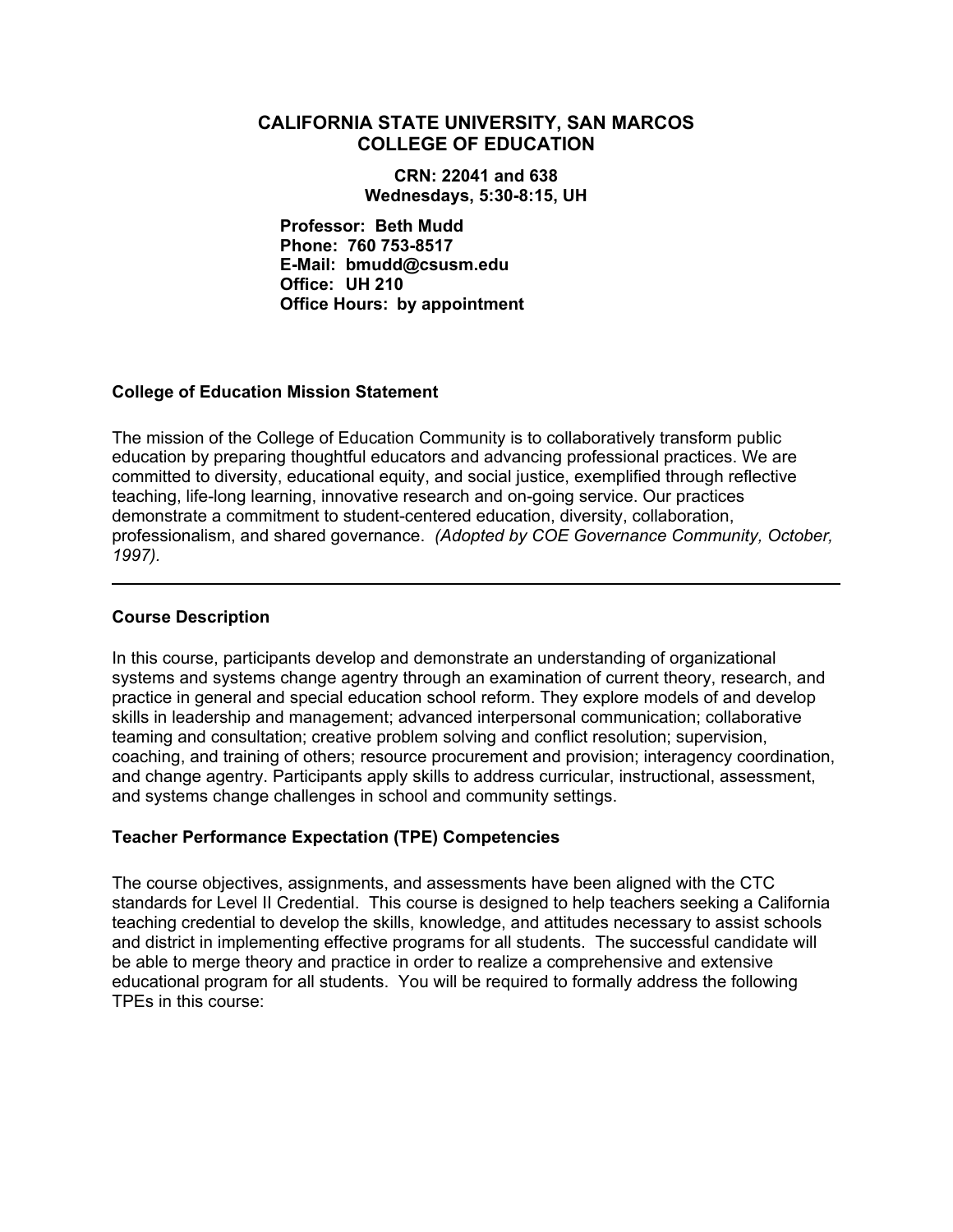| M/M/S | M/M/S | M/M/S                    | M/M        | M/M                | M/M | M/S | M/S |
|-------|-------|--------------------------|------------|--------------------|-----|-----|-----|
| 13    | 15    |                          | 18         | 19                 | 20  |     | 19  |
| K/A   | KIA   | v<br>$\sqrt{\mathsf{A}}$ | $K/\Delta$ | $\mathbf{z}$<br>7Δ | K/A | K/A | K/A |

**Key:**

M/M/S = Mild/Moderate/Severe Education Specialist Competency (number indicates CTC standard addressed)

M/M = Mild/Moderate Education Specialist Competency (number indicates CTC standard addressed)

M/S = Moderate/Severe Education Specialist Competency (number indicates CTC standard addressed)

K = Competence at knowledge level

A = Competence at application level

**Prerequisites:** This course is available to any credentialed teacher, with permission of instructor.

# **Texts and Readings**

- Cummings, C. (1985). *Peering in on peers*. Snohomish, WA: Snohomish Publishing Co. (CU)
- Villa, R., & Thousand, J. (2000). *Restructuring for Caring and Effective Education*. Baltimore: Paul H. Brookes. (TVN)
- Selected handouts and journal articles posted on WebCT

# **Authorization to Teach English Learners**

This credential program has been specifically designed to prepare teachers for the diversity of languages often encountered in California public school classrooms. The authorization to teach English learners is met through the infusion of content and experiences within the credential program, as well as additional coursework. Students successfully completing this program receive a credential with authorization to teach English learners. (Approved by CCTC in SB 2042 Program Standards, August 02)

# **CLAD Emphasis**

In 1992, the College of Education voted to infuse Crosscultural, Language and Academic Development (CLAD) competencies across the curriculum. The CLAD competencies covered in this course are shaded in the grid below.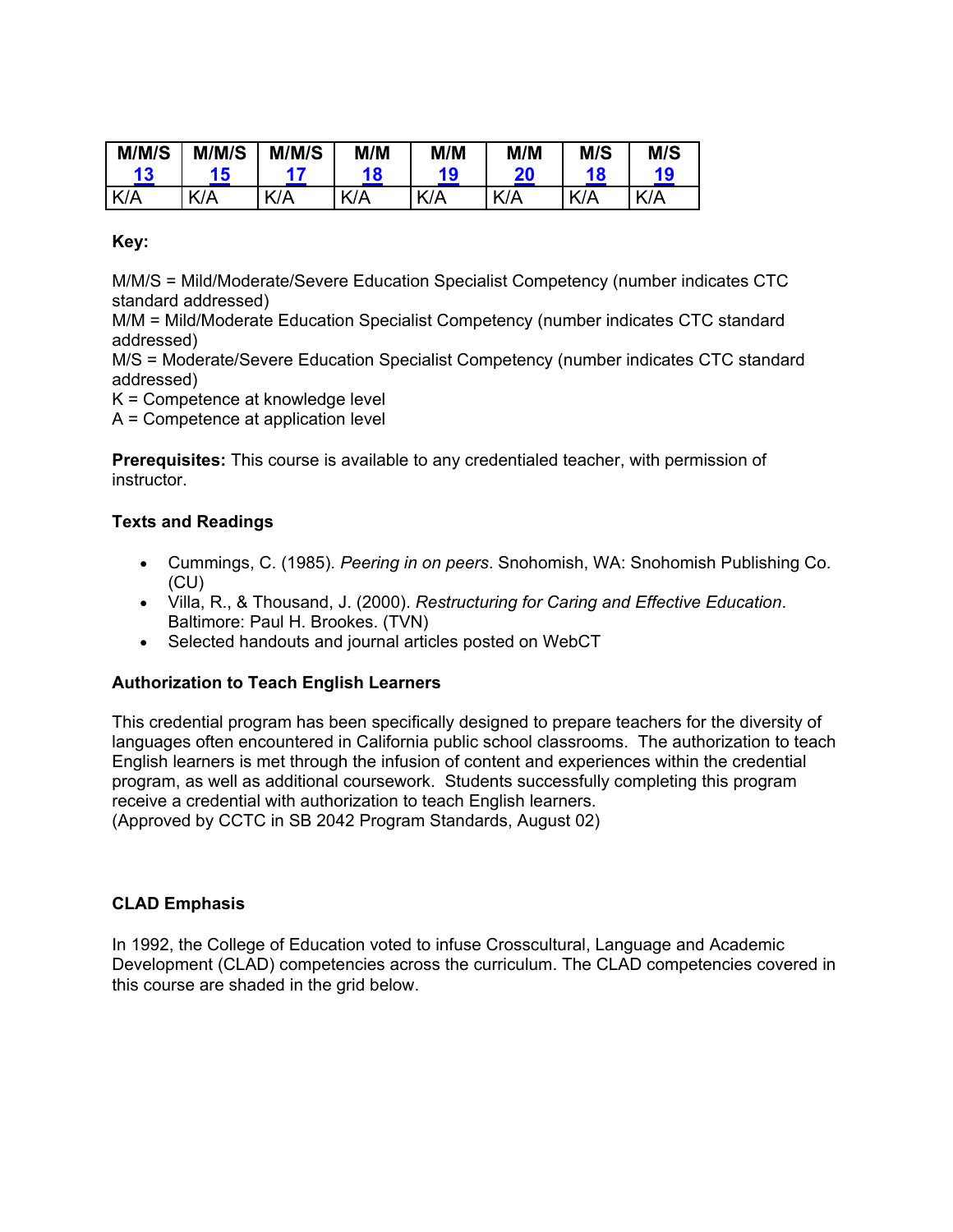# **SB 2042-AUTHORIZATION TO TEACH ENGLISH LEARNERS COMPETENCIES**

| PART 1:                                                                                                                                         | PART 2:                                                                                                                        | PART 3:                                                                                             |
|-------------------------------------------------------------------------------------------------------------------------------------------------|--------------------------------------------------------------------------------------------------------------------------------|-----------------------------------------------------------------------------------------------------|
| <b>LANGUAGE STRUCTURE AND</b><br>FIRST- AND SECOND-LANGUAGE<br><b>DEVELOPMENT</b>                                                               | METHODOLOGY OF BILINGUAL,<br><b>ENGLISH LANGUAGE</b><br>DEVELOPMENT, AND CONTENT<br><b>INSTRUCTION</b>                         | <b>CULTURE AND CULTURAL</b><br><b>DIVERSITY</b>                                                     |
| I. Language Structure and Use:<br><b>Universals and Differences</b><br>(including the structure of English)                                     | I. Theories and Methods of<br><b>Bilingual Education</b>                                                                       | I. The Nature of Culture                                                                            |
| A. The sound systems of language<br>(phonology)                                                                                                 | A. Foundations                                                                                                                 | A. Definitions of culture                                                                           |
| <b>B.</b> Word formation (morphology)                                                                                                           | <b>B.</b> Organizational models: What<br>works for whom?                                                                       | <b>B.</b> Perceptions of culture                                                                    |
| C. Syntax                                                                                                                                       | C. Instructional strategies                                                                                                    | C. Intragroup differences (e.g.,<br>ethnicity, race, generations, and<br>micro-cultures)            |
| <b>D.</b> Word meaning (semantics)                                                                                                              | II. Theories and Methods for<br><b>Instruction In and Through English</b>                                                      | D. Physical geography and its effects<br>on culture                                                 |
| E. Language in context                                                                                                                          | A. Teacher delivery for both English<br>language development and content<br>instruction                                        | E. Cultural congruence                                                                              |
| F. Written discourse                                                                                                                            | <b>B.</b> Approaches with a focus on English<br>language development                                                           | II. Manifestations of Culture:<br><b>Learning About Students</b>                                    |
| G. Oral discourse                                                                                                                               | C. Approaches with a focus on content<br>area instruction (specially designed<br>academic instruction delivered in<br>English) | A. What teachers should learn about<br>their students                                               |
| H. Nonverbal communication                                                                                                                      | D. Working with paraprofessionals                                                                                              | <b>B.</b> How teachers can learn about their<br>students                                            |
| II. Theories and Factors in First- and<br><b>Second-Language Development</b>                                                                    | III. Language and Content Area<br><b>Assessment</b>                                                                            | C. How teachers can use what they<br>learn about their students (culturally<br>responsive pedagogy) |
| A. Historical and current theories and<br>models of language analysis that have<br>implications for second-language<br>development and pedagogy | A. Purpose                                                                                                                     | III. Cultural Contact                                                                               |
| B. Psychological factors affecting first-<br>and second-language development                                                                    | <b>B.</b> Methods                                                                                                              | A. Concepts of cultural contact                                                                     |
| C. Socio-cultural factors affecting first-<br>and second-language development                                                                   | C. State mandates                                                                                                              | <b>B.</b> Stages of individual cultural contact                                                     |
| D. Pedagogical factors affecting first- and<br>second-language development                                                                      | <b>D.</b> Limitations of assessment                                                                                            | C. The dynamics of prejudice                                                                        |
| E. Political factors affecting first- and<br>second-language development                                                                        | E. Technical concepts                                                                                                          | Strategies for conflict resolution<br>D.                                                            |
|                                                                                                                                                 |                                                                                                                                | IV. Cultural Diversity in U.S. and CA                                                               |
|                                                                                                                                                 |                                                                                                                                | A. Historical perspectives                                                                          |
|                                                                                                                                                 |                                                                                                                                | <b>B.</b> Demography                                                                                |
|                                                                                                                                                 |                                                                                                                                |                                                                                                     |

**C.** Migration and immigration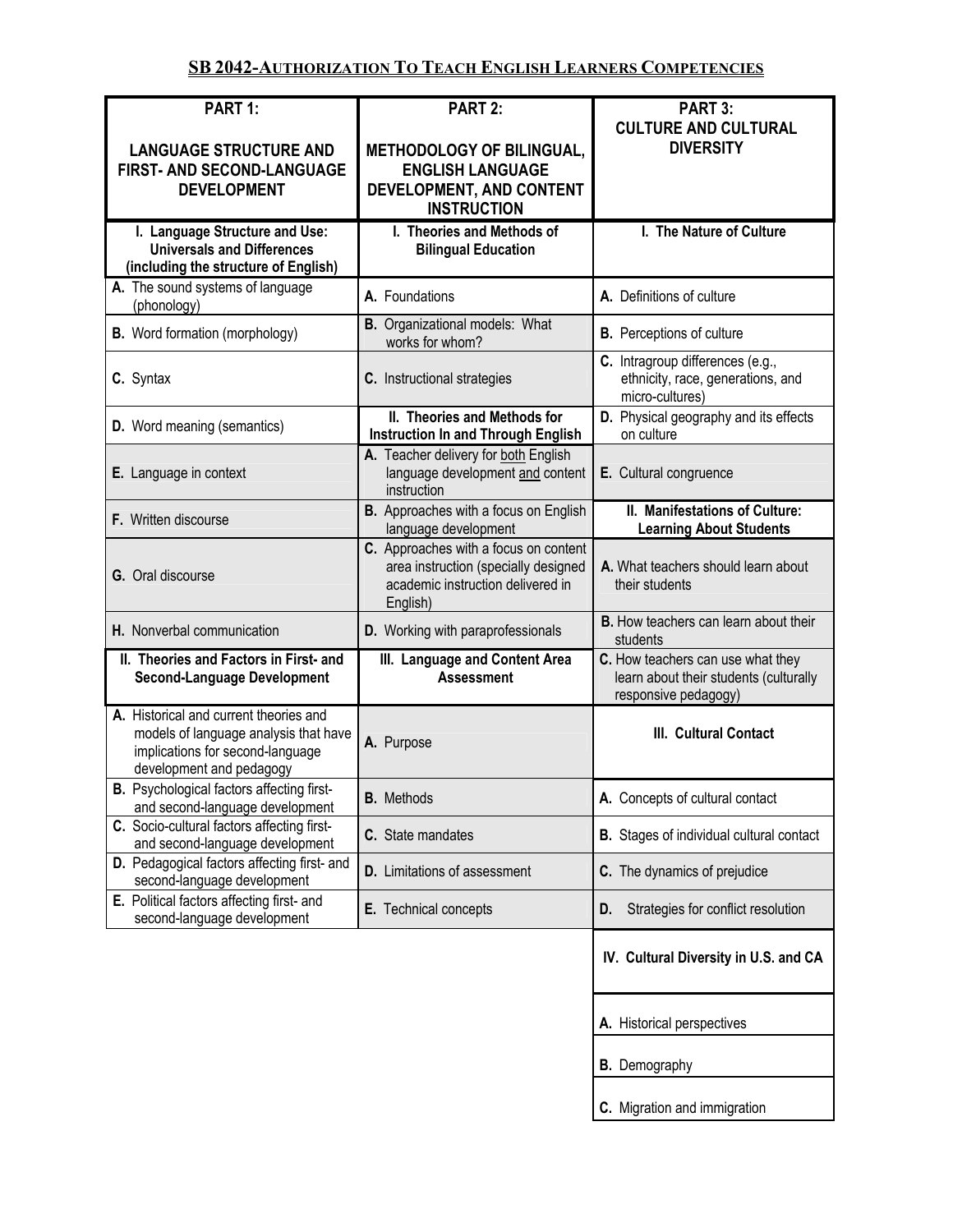# **Content Goals and Performance Objectives**

The participant will:

**Goal 1:** develop and demonstrate an understanding of organizational systems and systems change agentry through an examination of current and emerging theory, research, and practice in general and special education school reform.

(Standards M/M/S 15.1–15.5: M/M 19.2 & M/M 19.4; M/S 19.1, M/S 19.2, M/S 19.5, & M/S 19.8)

### **Objectives:**

• describe frameworks for and approaches to systems change.

• articulate strategies for building consensus for a vision of caring, effective, and inclusive schooling.

• identify research-based and promising curricular, instructional, and assessment skills needed by educators to meet the needs of diverse learners.

• identify resources and incentives essential for school restructuring and reform efforts.

• identify the elements of the Ambrose Complex Change model illustrated in case studies of systems change toward inclusive education.

**Goal 2:** Explore models of and develop skills in leadership and management.

# **Objectives:**

- be acquainted with theory and research related to leadership, creativity, supervision, and consultation. (Standards M/M/S 15.1–15.5: M/M 20.1, M/M 20.2, M/M 20.3, M/M 20.5, M/S 18.1, M/S 18.4)
- articulate actions they can take to facilitate the creation of caring and effective educational experiences at their school site and with families. (Standards M/S 18.2 & M/S 18.4; M/S 19.1, M/S 19.2, M/S 19.5, M/S 19.8)

**Goal 3:** Explore models of and develop skills in resource procurement and provision and interagency coordination and collaboration.

### **Objectives:**

- identify resources for staff development, school, and individual student needs. (M/M 20.7)
- optimize the use of available resources in an integrated fashion. (M/M/S 15.1–15.3; M/S  $19.1 - 19.4$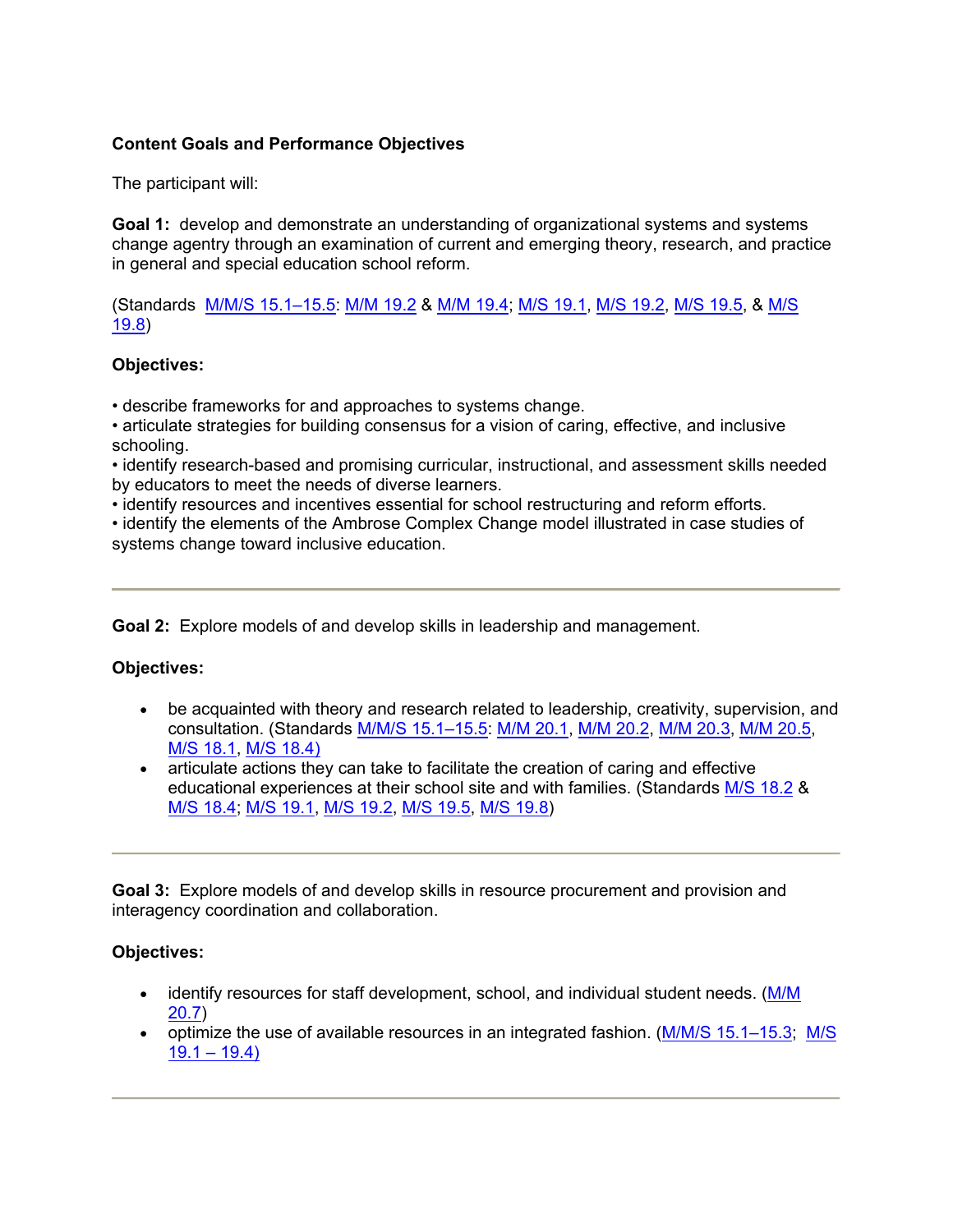**Goal 4:** Explore models of and develop skills in advanced interpersonal communication and collaborative teaming and consultation.

# **Objectives:**

- demonstrate awareness of professional leadership, communication, trust building, and controversy management strategies when operating as team members within the school or community. (M/M 20.1, & M/M 20.3; M/S 18.2, M/S 18.3, M/S 18.4)
- demonstrate improved collaborative teaming and problem solving abilities with colleagues and/or parents of learners with special educational needs. (M/M 20.1 - 20.3; M/S 18.1, M/S 18.4, M/S 18.6)
- work with others in teams to cooperatively use principles of universal design and collaborative teaming solution find student and systems challenges. (M/M/S 15.1–15.3; M/M 20.2, M/M 20.8, M/M 20.9: M/S 18.6)

**Goal 5:** Explore models of and develop skills in creative problem solving and conflict resolution.

# **Objectives:**

- demonstrate the use of conflict resolution approaches to develop mutually agreeable solutions to education-related challenges. (M/M 20.3)
- use creative problem solving methods, such as the Parnes-Osborne model, to solve systems-level and student learning challenges. (M/M/S 13.2 - 13.4; M/M 20.3, M/M 20.8, M/M 20.9)

**Goal 6:** Explore models of and develop skills in supervision, coaching, and training of others.

# **Objectives:**

- use a model of supervision (i.e., Peer Coaching) to coach peers to develop instructional skills and provide supervision to paraprofessionals and others. (M/M 20.5; M/S 18.6)
- develop an inservice training module to enhance the knowledge, skills, and/or dispositions of others (professionals, paraprofessionals, parents, students, community members) regarding a critical aspect of special education (e.g., legal rights and responsibilities, inclusive best educational practices, universal design strategies). (M/M/S 17.1, M/M/S 17.2; M/M 20.6, M/M 20.7; M/S 18.3, M/S 18.5; M/S 19.4, M/S 19.6)

# **College of Education Attendance Policy**

Due to the dynamic and interactive nature of courses in the College of Education, all students are expected to attend all classes and participate actively. At a minimum, students must attend more than 80% of class time, or s/he may not receive a passing grade for the course at the discretion of the instructor. Individual instructors may adopt more stringent attendance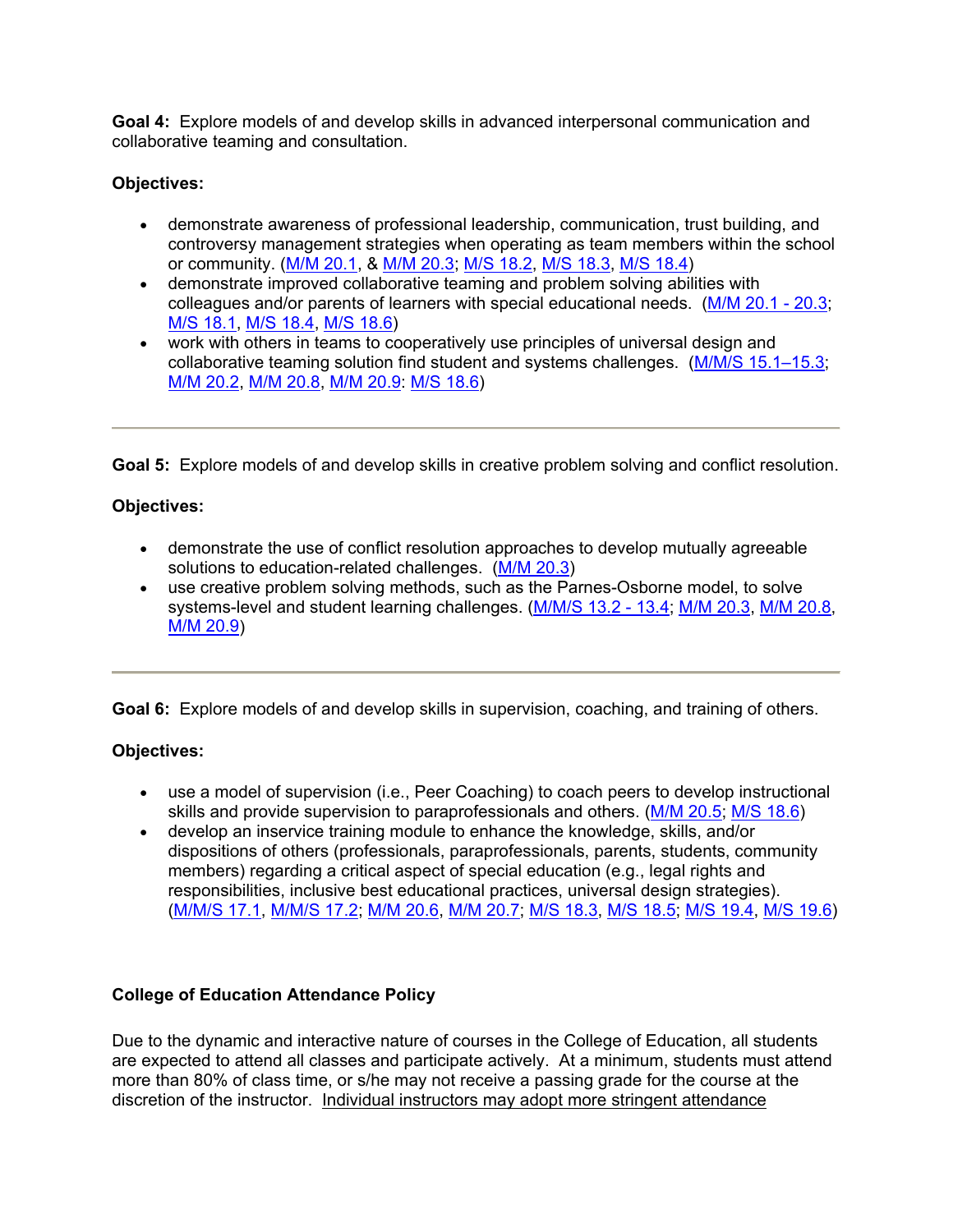requirements. Should the student have extenuating circumstances, s/he should contact the instructor as soon as possible. *(Adopted by the COE Governance Community, December, 1997).*

### **Students with Disabilities Requiring Reasonable Accommodations**

Students must be approved for services by providing appropriate and recent documentation to the Office of Disable Student Services (DSS). This office is located in Craven Hall 5205, and can be contacted by phone at (760) 750-4905, or TTY (760) 750-4909. Students authorized by DSS to receive reasonable accommodations should meet with their instructor during office hours or, in order to ensure confidentiality, in a more private setting.

### **Professional and Administrative Requirements**

1. Attend all class sessions. Be on time for class and for online discussions. Please call the instructor when you are unable to attend class or when you will be late. It is the policy of the CSUSM College of Education that any student who misses 20% or more of class time, class sessions, or on-line discussion time may not receive a passing grade for a course.

2. "Person-first" language (e.g., "Student with Autism" rather than "Autistic student;" "Johnny who has Down Syndrome" rather "My Down Syndrome student") is used throughout all written and oral assignments and discussions.

3. Word process all written documents. Keep a copy of all of your work. You will want these copies for your records and use as BTSA & Level II professional portfolio entries.

4. Complete and submit all assignments and discussions on the due dates for full credit. If you have extraordinary circumstances that impact completion of your assignments, please let the instructor(s) know. Contact the instructor immediately if you have questions or concerns.

5. Participate in class and on-line discussions and group activities and demonstrate positive interpersonal skills with classmates and guests.

6. Select one or two class "buddy" (e.g., WebCT Discussion teammate, Inservice Module teammate) to ensure that you receive information and handouts, if you must miss a class.

### **Activities and instructional methods for realizing objectives:**

- class discussions
- cooperative group work
- lectures readings in texts
- role plays
- guest speakers
- web site access
- WebCT on line discussions
- videos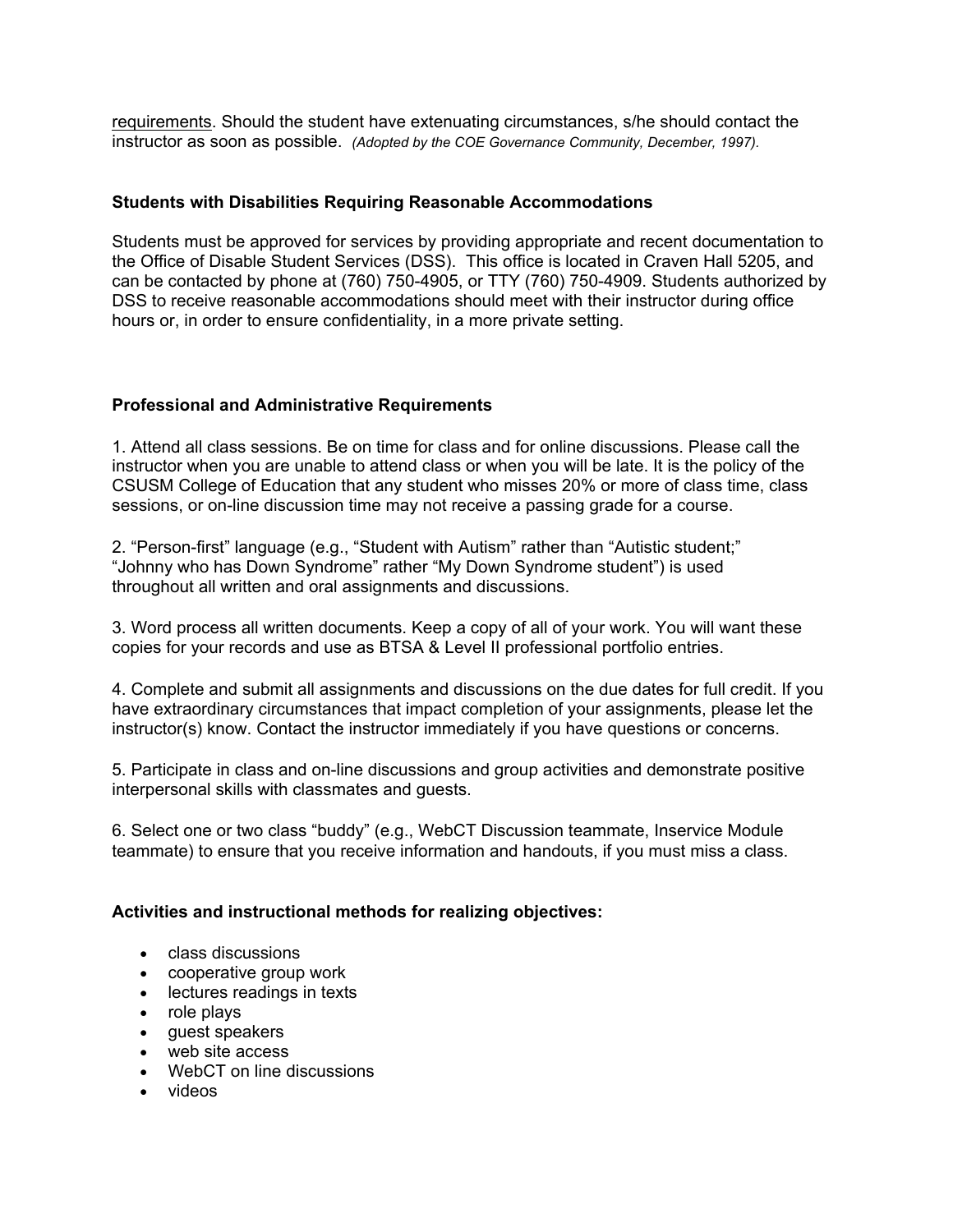- demonstrations
- observations
- written reading reactions

#### **Evaluation of attainment of these knowledge bases and skills:**

- attendance
- punctuality
- in class participation
- on-line collaborative activities
- reading reactions
- base team meetings
- product assessment
- WebCT discussion participation
- WebCT discussion facilitation

#### **Course Requirements and Assessment Procedures**

|                                                                                | <b>Maximum Points</b> |
|--------------------------------------------------------------------------------|-----------------------|
| A. Live Class Attendance and Participation<br>(4 points per class x 9 classes) | 36                    |
| B. School-Based Leadership Applications                                        | 39                    |
| C. Live Reading Reactions                                                      | 05                    |
| D. WebCT Reactions and Discussion Facilitation                                 | 20                    |
| <b>TOTAL MAXIMUM POINTS: 100</b>                                               |                       |

### **GRADING SCALE (in percentages)**:

| A 94-100 | A- 92-93 | B+ 89-91 |
|----------|----------|----------|
| B 86-88  | B- 84-86 | C+ 81-83 |

**NOTE: The minimum acceptable grade for a course in the professional education sequence is C+, and a B average must be maintained.** 

#### **CSUSM Academic Honesty Policy**

"Students will be expected to adhere to standards of academic honesty and integrity, as outlined in the Student Academic Honesty Policy. All written work and oral assignments must be original work. All ideas/materials that are borrowed from other sources must have appropriate references to the original sources. Any quoted material should give credit to the source and be punctuated with quotation marks.

Students are responsible for honest completion of their work including examinations. There will be no tolerance for infractions. If you believe there has been an infraction by someone in the class, please bring it to the instructor's attention. The instructor reserves the right to discipline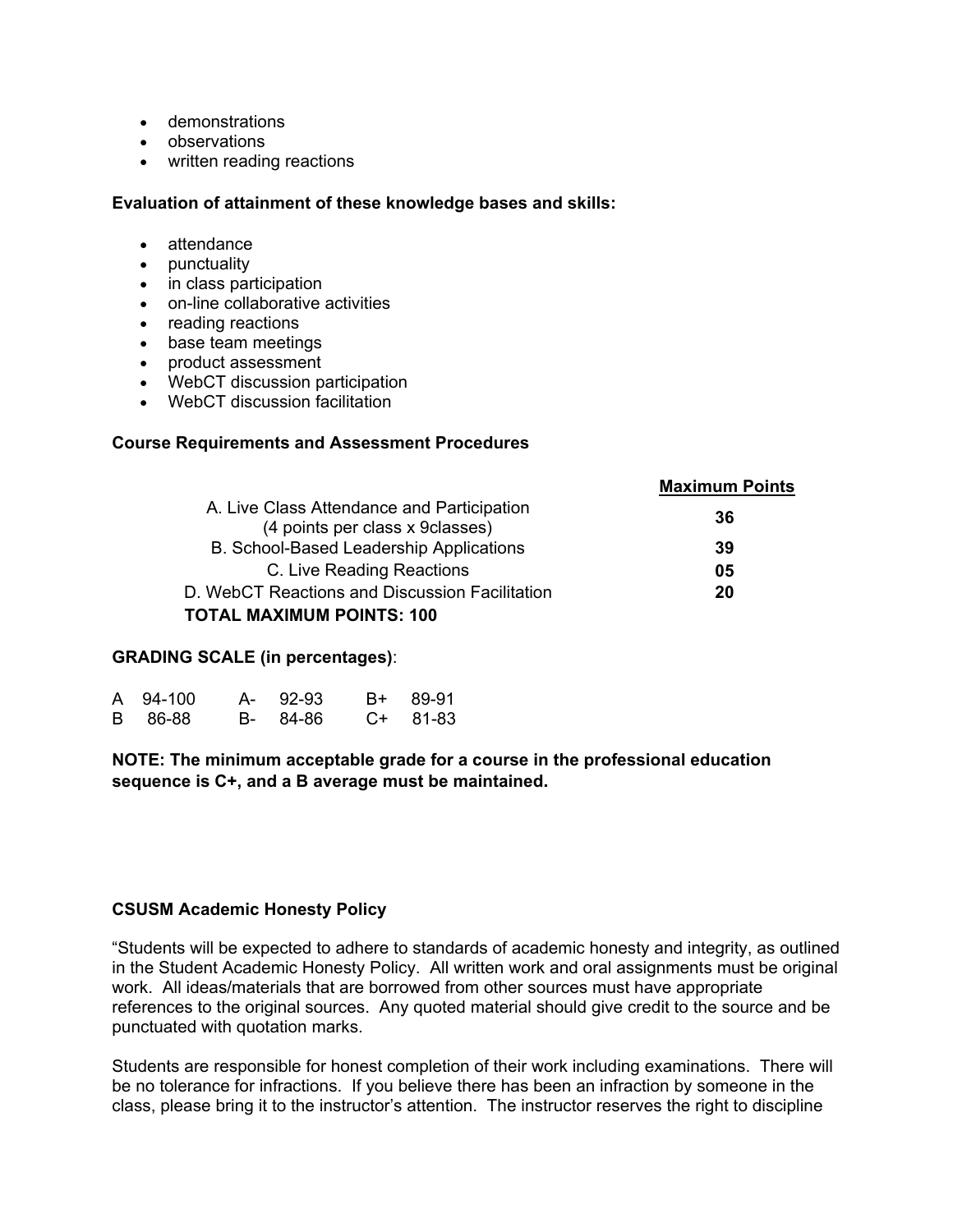any student for academic dishonesty in accordance with the general rules and regulations of the university. Disciplinary action may include the lowering of grades and/or the assignment of a failing grade for an exam, assignment, or the class as a whole."

# **Class Meeting, WebCT, and Inservice Meeting Schedule**

| <b>Key to Abbreviations:</b> |                          | WCT = WebCT Discussion and Facilitation<br>$FtoF = Face to Face Class$<br>= Inservice Training Module Meeting and Planning<br>IM<br>= Carol Cummings "Peering in on Peers" readings<br>CU |  |                                                                                    |  |
|------------------------------|--------------------------|-------------------------------------------------------------------------------------------------------------------------------------------------------------------------------------------|--|------------------------------------------------------------------------------------|--|
| <b>Date</b>                  | <b>Session</b>           | <b>Topics/Activities</b>                                                                                                                                                                  |  | <b>Assignments/Readings Due</b>                                                    |  |
|                              | 01/19 Class #1<br>F to F | <b>Collaborative Teaming Revisited</b><br>Inservice Module: Topics, Teams, Timelines                                                                                                      |  |                                                                                    |  |
| 01/26                        | Class #2<br>F to F       | Schedule WebCT Teams & Facilitation<br>Peer Coaching: Part 1                                                                                                                              |  | CU pp. 1-3 & Chs. 1, 2, & 3                                                        |  |
| (Outside of Class)           |                          | <b>Inservice Meeting #1, Develop Topic Outline</b>                                                                                                                                        |  |                                                                                    |  |
| 02/02                        | Class $#3$<br>F to F     | Peer Coaching: Part 2                                                                                                                                                                     |  |                                                                                    |  |
| 02/09                        | Class $#4$<br>WCT & IM   | <b>Web CT Reading Reaction #1</b><br><b>Inservice Module Meeting #2 - Begin Inservice Draft</b>                                                                                           |  |                                                                                    |  |
| 02/16                        | Class $#5$<br>F to F     | Peer Coaching: Part 3                                                                                                                                                                     |  | CU Chs. 7, 8, & 9                                                                  |  |
| 02/23                        | Class $#6$<br>F to F     | CPS & Process Communication<br><b>Reinforcement Conf. (5 pts)</b>                                                                                                                         |  | Face to Face Rdg. Reaction #2 (3 pts)                                              |  |
| 03/02                        | Class $#7$<br>WCT & IM   | <b>Web CT Reading Reaction #3</b><br>Optional Extra Inservice Meeting - Develop Inservice Draft<br>(Deliver Alternate/Growth Conference)                                                  |  |                                                                                    |  |
| 03/09                        | Class $#8$<br>F to F     | What's Ethics Got to Do With it?                                                                                                                                                          |  | Face to Face Reading Reaction #4 (3 pts)<br><b>Inservice Goals Outline (3 pts)</b> |  |
| 03/16                        | Class $#9$<br>WCT & IM   | Web CT Reading Reaction #5<br><b>Optional Extra Inservice Meeting - Finalize Inservice Draft</b><br>Prepare for Class #11 Resource Fair                                                   |  |                                                                                    |  |
| 03/23                        | Class $#10$              | Web CT Reading Reaction #6                                                                                                                                                                |  |                                                                                    |  |